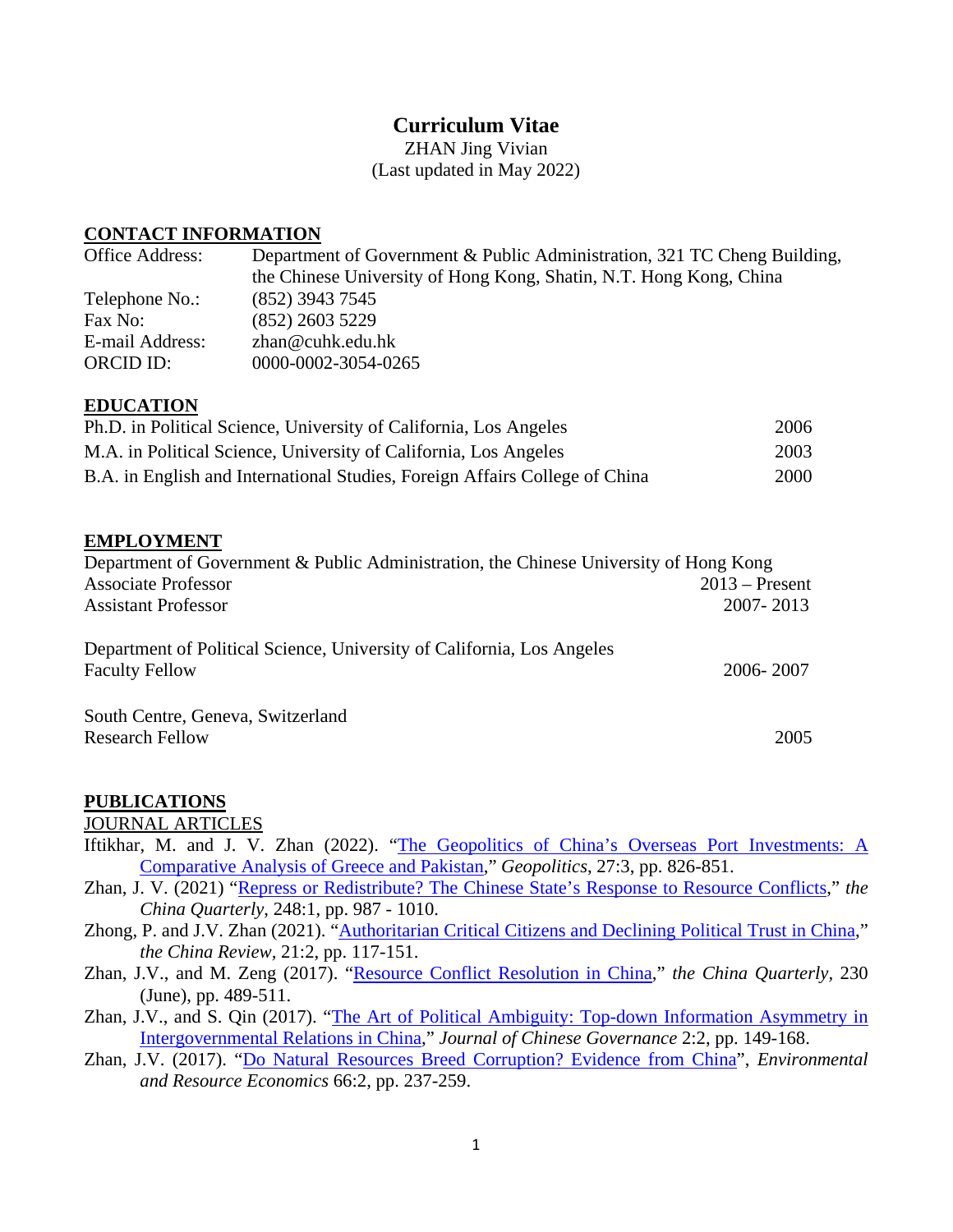- Zhan, J.V., H. Duan and M. Zeng (2015). "Resource Dependence and Human Capital Investment in [China,](http://journals.cambridge.org/action/displayAbstract?fromPage=online&aid=9554224&fulltextType=RA&fileId=S0305741014001556)" *the China Quarterly*, vol. 221 (March), pp. 49-72.
- Zeng, M., and J. V. Zhan (2015). ["Sharing Resource Wealth for Peace: A Chinese Strategy to Cope with](http://dx.doi.org/10.1016/j.exis.2015.02.004)  [the Resource Curse,](http://dx.doi.org/10.1016/j.exis.2015.02.004)" *Extractive Industries and Society* 2:2, pp. 302-309.
- Zhan, J.V. (2013). ["Natural Resources, Local Governance, and Social Instability: A Comparison of Two](http://journals.cambridge.org/action/displayAbstract?fromPage=online&aid=8867872)  [Counties in China,](http://journals.cambridge.org/action/displayAbstract?fromPage=online&aid=8867872)" *the China Quarterly,* vol. 213 (March), pp. 78-100.
- Zhan, J.V. (2013). ["Strategy for Fiscal Survival? Analysis of Local Extra-budgetary Finance in China,"](http://www.tandfonline.com/doi/full/10.1080/10670564.2012.734077#.UZCq0aI6KSo) *Journal of Contemporary China* 22:80, pp. 185-203.
- Zhan, J.V. (2012), ["Filling the Gap of Formal Institutions: The Effects of](http://link.springer.com/article/10.1007%2Fs10611-012-9379-9) *Guanxi* Network on [Corruption,](http://link.springer.com/article/10.1007%2Fs10611-012-9379-9)" *Crime, Law and Social Change* 58:2, pp. 93-109.
- Zhan, J. (2011). ["Determinants of Central-Provincial Fiscal Transfer: Equity, Bargaining or Efficiency?"](http://www.cnki.com.cn/Article/CJFDTOTAL-JJSH201106011.htm) *Jingji Shehui Tizhi Bijiao (Comparative Economic & Social Systems),* no. 6, pp. 73-84 (in Chinese); collected by *Remin University Information Center for Social Sciences*.
- Zhan, J.V. (2011). "Explaining Central Intervention in [Local Extra-Budgetary Practices in China,](http://www.jstor.org/stable/10.1525/as.2011.51.3.497)" *Asian Survey* 51:3, pp. 497-519.
- Duan, H., and J.V. Zhan (2011). ["Fiscal Transfer and Local Public Expenditure in China: A Case Study](http://www.jstor.org/stable/23462197)  [of Shanxi Province,](http://www.jstor.org/stable/23462197)" *China Review* 11:1, pp. 57-88.
- Zhan, J.V. (2009). ["Decentralizing China: Analysis of Central Strategies in China's Fiscal Reforms,](http://www.tandfonline.com/doi/abs/10.1080/10670560902770628)" *Journal of Contemporary China* 19:60, pp. 445-462.
- Zhan, J.V. (2009). ["Undermining State Capacity: Vertical and Horizontal Diffusions of Fiscal Power in](http://onlinelibrary.wiley.com/doi/10.1111/j.1943-0787.2009.01132.x/full)  [China,](http://onlinelibrary.wiley.com/doi/10.1111/j.1943-0787.2009.01132.x/full)" *Asian Politics & Policy* 1:3, pp. 390-408.
- Zhan, J.V. (2004). "China's Fiscal System in Transition: Editor's Introduction." *Chinese Law & Government* 37: 2, PP. 5-17.

#### BOOKS

- Zhan, J. V. (2022). *China's Contained Resource Curse: How Minerals Shape State-Capital-Labor Relations*, Cambridge University Press.
- Zeng, M., and J. Zhan (2013). *Fiscal Transfer and Local Public Expenditure: Theories, Empirics, and Policy Suggestions (Caizheng Zhuanyi Zhifu yu Difang Zhengfu Gonggong Zhichu Qinxiang: Lilun, Shizheng yu Zhengce Jianyi)*, Beijing: People's Publishing House (in Chinese).

#### BOOK CHAPTERS

- Zhan, J. (2017). "The Rise of China and Its International Relations (*Zhongguo zhi Jueqi yu Guoji Guanxi*)", in Centre for Catholic Studies (ed.), *Expert Lectures on the State of the State (Guoqing Zhuanti Zhuanjia Jiangzuo Bilu)*, Hong Kong: Centre for Catholic Studies, the Chinese University of Hong Kong, pp. 153-189.
- Zhan, J., and H. Duan (2016). "Chinese Economic and Political System (Zhongguo de Jingji yu Zhengzhi Tizhi)", in Chan Kin-man and Zhong Hua (eds.), *The Difficult Transition: Modernization and the Chinese Society (Jiannan de Zhuanxing: Xiandaihua yu Zhongguo Shehui*), Hong Kong: the Chinese University Press, pp. 31-76 (in Chinese).
- Zeng, M., and J. Zhan (2015). "How to Break the 'Resource Curse' in Social Stability in China A Case Study Based on the Framework of Profit Sharing (Shehui Wending zhong de 'Ziyuan Zuzhou' Puojie – Jiyu Liyi Fenxi Kuangjia de Ge'an Yanjiu)", in Yu Keping, Thomas Heberer, and Björn Alpermann (eds.), *Governance and Adaptation of the Chinese Communist Party: A Comparative Perspective (Zhonggong de Zhili yu Shiying: Bijiao de Shiye),* Beijing: Central Compilation & Translation Press, pp.292-317 (in Chinese).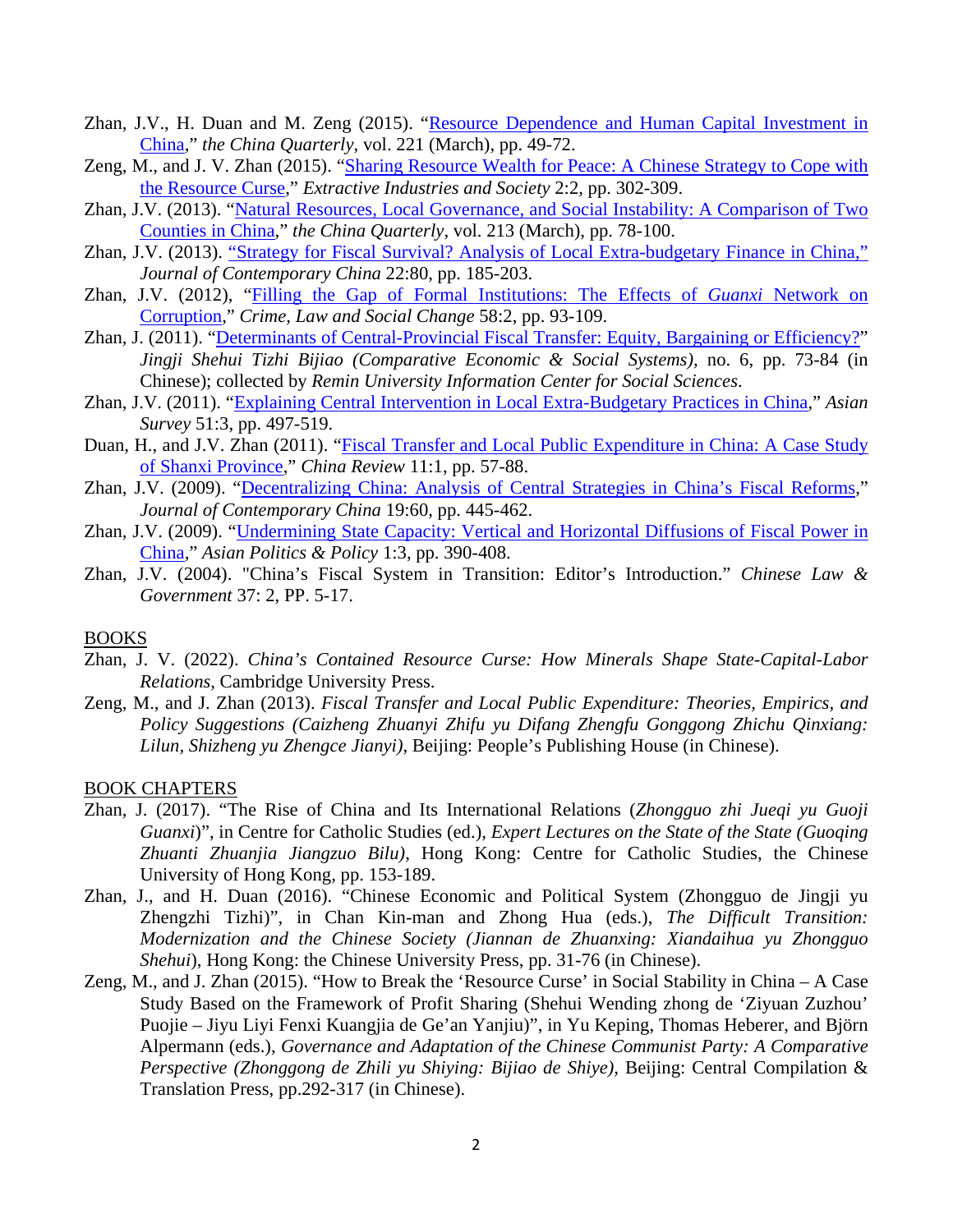Wong, B. P., J.V. Zhan and W. Hung (2012). "Mainland China-Hong Kong-Southeast Asia Trade and Direct Investment Relations: A Preliminary Statistical Analysis (Zhongguo Neidi-Xianggang-Dongmeng de Maoyi he Zhijie Touzi Guanxi: Chubu Shuju Fenxi)", in WONG Chack Kie, WAN Po Shan, and LAW Chi Kin (eds.), *Hong Kong in Transition: Economic and Social Indicators of Development* (*Cong Shehui Zhibiao Kan Xianggang Shehui Bianqian*), Hong Kong: Hong Kong Institute of Asia-Pacific Studies, the Chinese University of Hong Kong, pp. 87-109 (in Chinese).

#### OTHER PUBLICATIONS

- Zhan, J.V. (2011), "Political Reform in China: An Interview with Professor Zhan Jing", *Our Time* 15:1, pp. 33-37.
- Wong, B. P., J.V. Zhan and W. Hung (2011). "An Overview of the Trade and Foreign Direct Investment between China, Hong Kong and ASEAN", *Hong Kong Economic Journal,* August 20, p. 13; reprinted in *Indonesian Focus (Quarterly),* no. 32, pp. 10-11 (in Chinese).
- Zhan, J.V. (2010). "Review of *China: Fragile Superpower* by Susan Shirk", *Chinese Journal of Communication* 3:4, pp. 506-508.
- Zhan, J.V. (2010). "Thirty Years of Reform: What Can We Learn from China?" *Our Time* 13:2, pp. 16- 19.

#### **CONFERENCE PRESENTATIONS**

The Annual Meeting of American Political Science Association, 2005,2006, 2009-2014, 2016, 2018- 2020, 2022

Extractive Bargain Workshop, organized by University of Northern British Columbia, 2022

- The Annual Meeting of Southern Political Science Association, 2016, 2018, 2021, 2022
- The Annual Meeting of Midwest Political Science Association, 2008, 2009, 2021

International Conference on Global Regulatory Governance, 2019

CEEISA-ISA Conference, 2019

FLACSO-ISA Conference, 2018

- The Second Conference of the Jiangnan Research Group on China Studies, organized by Xi'an Jiaotong Liverpool University, 2018
- The International Studies Association (ISA) International Conference Hong Kong, 2017

The Annual Conference of Association for Asian Studies, 2004, 2007, 2012, 2017

- International Conference on "the Modernization of Local Governance in China", organized by Peking University and Zhejiang University, 2016
- "Local Social Management under the New Normal", conference organized by Zhengzhou University, 2015

Qianhu Forum on Anti-Corruption and Public Administration, Nanchang University, 2015

- "USC 50th Anniversary International Conference: Ideology, Power and Transition in China", organized by the Universities Service Centre for China Studies, 2015
- "Local Governance in China: Frontiers of Research and Future Development", conference organized by the Chinese University of Hong Kong, 2014
- The First Chinese Conference on Comparative Political Economy, organized by Tsinghua University and Peking University, 2013
- "Methodological Issues in the Studies of Contemporary Chinese Politics", conference organized by Keio University, 2012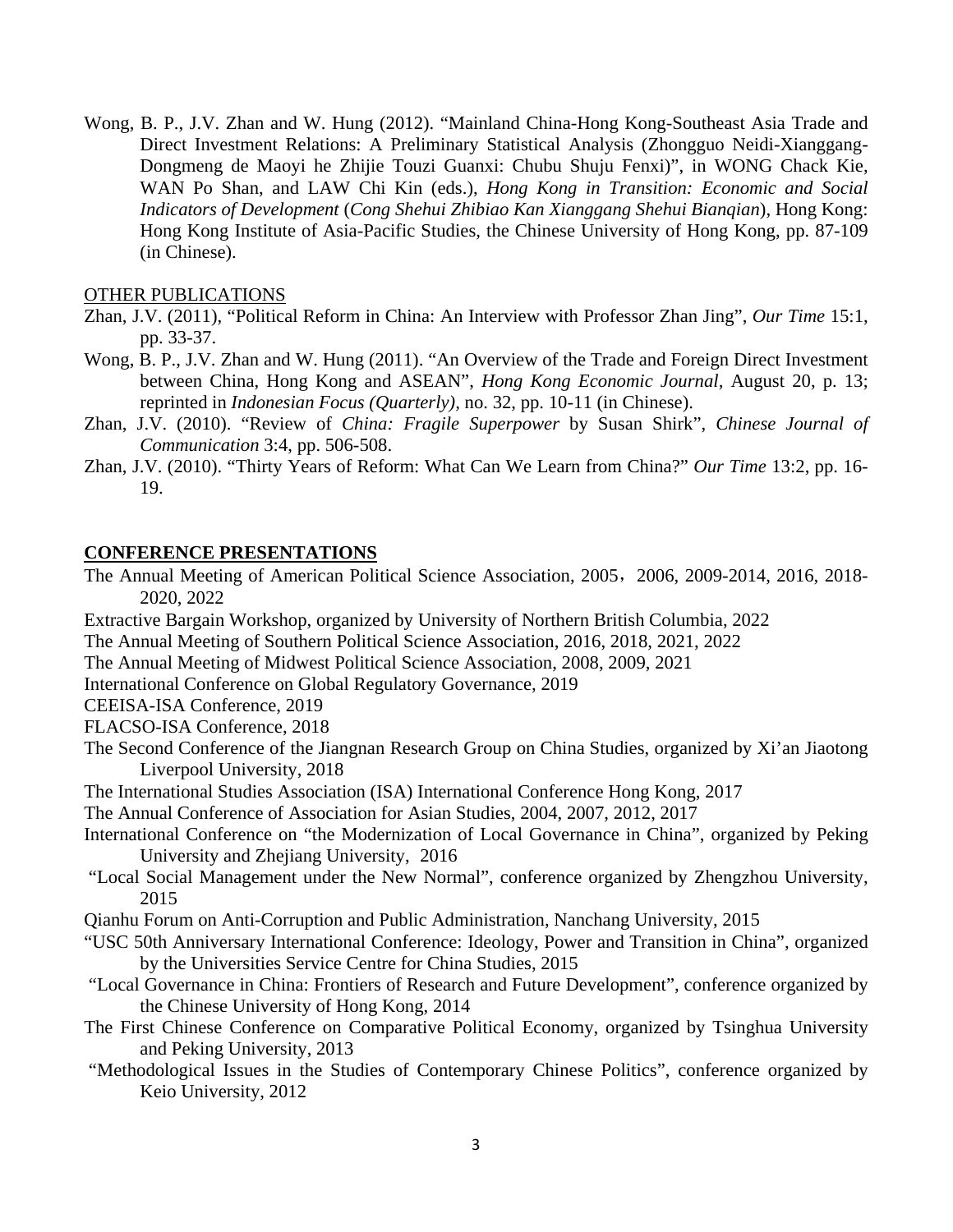The Annual Meeting of Asian Studies Association of Hong Kong, Hong Kong, 2011

- "Public Finance in Comparative Perspective", conference organized by Central Compilation & Translation Bureau and Dongbei University of Finance and Economics, 2011
- The "State of the Local State" Workshop at Oxford University, the United Kingdom,2010
- "Theories of International Political Economy and China", conference organized by Princeton University and Peking University, 2008
- "Reinventing the Chinese Party-State: Reflections on the Social Transformation in China", conference organized by Beijing University, University of Oxford & Shenyang Normal University, 2008
- "New Political Economy and Its Application to China", conference organized by Nankai University, 2008
- The Annual Meeting of Western Political Science Association, 2002, 2008

# **INVITED TALKS/ KEYNOTE LECTURES**

New Book Webinar organized by Political Science Review, May 2022

- New Book Symposium organized by Department of Government & Public Administration, CUHK, April 2022.
- St. Paul's Co-educational College, Hong Kong, 2020
- School of Political Science and Public Administration, Wuhan University, Wuhan, China, 2019
- School of Political Science and Public Administration, East China University of Politics and Law, Shanghai, China, 2018
- School of International and Public Affairs, Shanghai Jiaotong University, Shanghai, China, 2018 School of Public Affairs, Zhejiang University, 2018
- Institute for Advanced Studies in Humanities and Social Science, Zhejiang University, Hangzhou, China, 2018
- Christ University, Bangalore, India, 2018 & 2019
- Division of Social Science, Hong Kong University of Science and Technology, Hong Kong, 2017
- School of Public Administration, Nanchang University, Nanchang, China, 2010, 2011, 2017
- Institute for Advanced Studies in Humanities and Social Sciences, Chongqing University, Chongqing, China, 2017
- Department of Public Administration, Southeast University, Nanjing, China, 2017
- Hong Kong Political Science Association, Hong Kong, 2016
- John Goodwin Tower Center for Political Studies, Southern Methodist University, Dallas, United States, 2016

Centre for Catholic Studies, Chinese University of Hong Kong, Hong Kong, 2016

- Department of Civil and Environmental Engineering, Hong Kong University of Science and Technology, Hong Kong, 2012, 2013, 2014, 2015
- Gannan Normal University, Ganzhou, China, 2014
- Development Research Center of Taiyuan City Government, Taiyuan, China, 2013
- Central Compilation & Translation Bureau of China, Beijing, China, 2012

Xinhua News Agency, Hong Kong, 2010

# **CONFERENCE/WORKSHOP ORGANIZATION**

Graduate Seminar on Modern and Contemporary China, date to be confirmed Institute of Chinese Studies International Conference Series 2021, date to be confirmed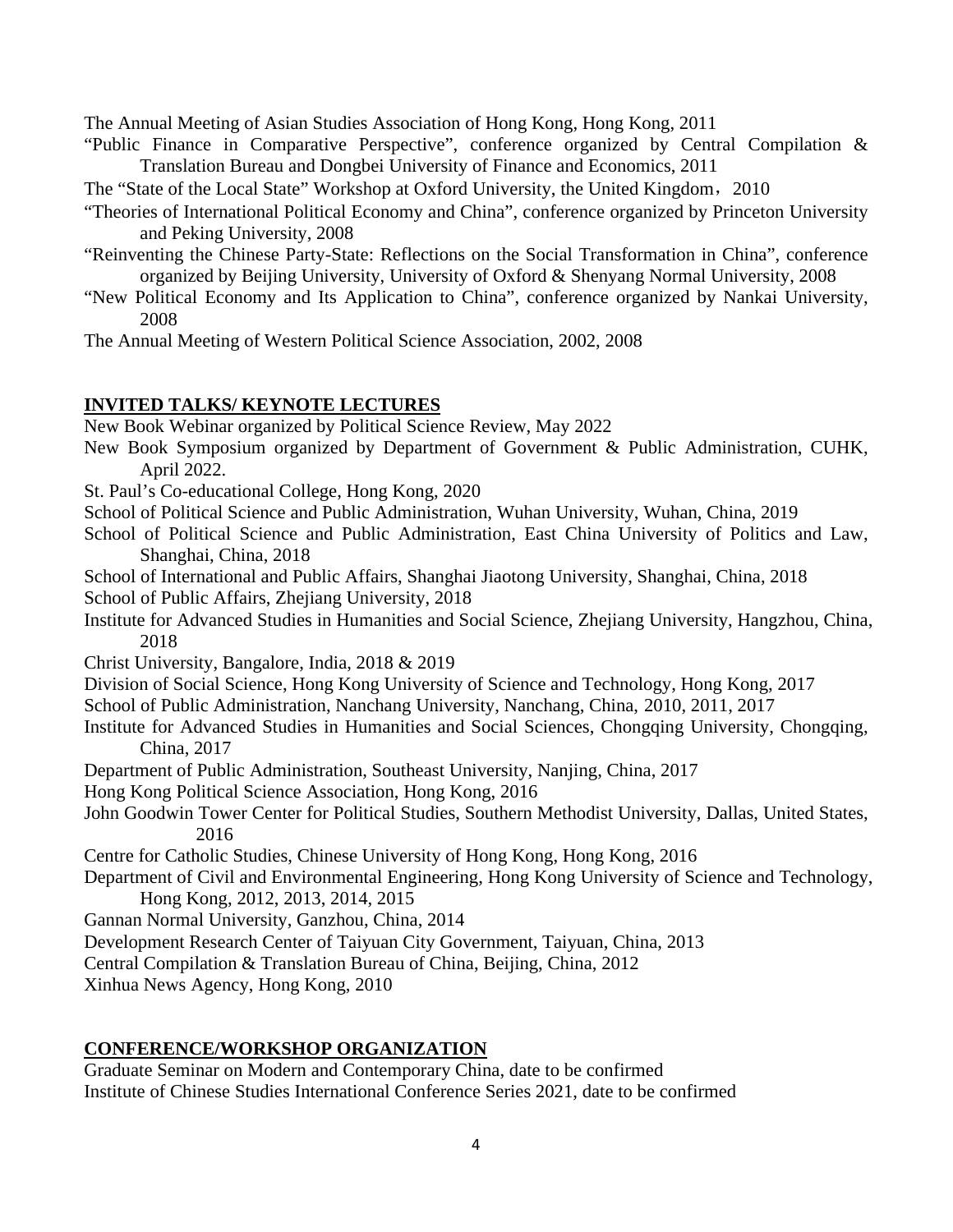The 3rd Empirical Political Science Research Workshop in Hong Kong, 05/2019

International Studies Association (ISA) International Conference in Hong Kong, 06/2017

- Workshop on "Local Governance in China: Frontiers of Research and Future Development", Hong Kong, 11/2014
- International Conference on "Emerging Regionalism: Paradigm Shift of International Relations in East Asia", Hong Kong, 03/2012
- Conference on "the Role of the Basic Law and Hong Kong's Future: A Global Perspective", Hong Kong, 10/2010
- Conference on "Converging at EXPO 2010: Comparing Shanghai and Hong Kong Developmental Positioning and Competitive Strength", Hong Kong, 10/2009
- International Conference on "China's Diplomacy in the 21st Century: Challenges and Opportunities", Hong Kong, 03/2009

# **RESEARCH GRANTS**

# AS PRINCIPAL INVESTIGATOR:

- "Resource Curse and State Intervention: the Case of China" (14601915), Hong Kong Research Grants Council (HKD 455,500), 2015 – 2018
- "Resources, Development and Governance: Assessing the Resource Curse in China" (456712), Hong Kong Research Grants Council (HKD 365,167), 2012 – 2015
- "Why Does Local Finance Go Extra-budgetary? Study of China's Informal Fiscal Institutions" (6902648), Hong Kong Institute of Asia-Pacific Studies, CUHK (HKD 100,000), 2009 – 2012
- "Why Does Local Finance Go Extra-budgetary? Study of China's Informal Fiscal Institutions" (2020961), CUHK (HKD 20,800), 2009 – 2011

# AS CO-INVESTIGATOR:

- "Political and institutional determinants of human development in sub-Saharan Africa's resource-rich economies", World University Network Research Project, 2022-2023
- "The Tiao-Kuai Effects on Grassroots Governance" (19BGL204), National Social Science Foundation of China (RMB 200,000), 2019-2022
- "Fiscal Transfer Equalization and the 'Resource Curse' in Social Stability" (13BGL120), National Social Science Foundation of China (RMB 180,000), 2013-2016
- "Empirical Study of Geographical Factors in Collective Incidents" (12CZZ018), National Social Science Foundation of China (RMB 150,000), 2012 – 2015
- "Recent Trend of Research on the 'China Model' in the West" (12YJA810011), Ministry of Education of China (RMB 90,000), 2012 – 2014
- "Local Government Administrative Cost and Fiscal Transfers" (10BZZ035), National Social Science Foundation of China (RMB 120,000), 2010 – 2013
- "Study of Local Public Expenditure Preferences From the Perspective of Fiscal Transfers" (09CZZ030), National Social Science Foundation of China (RMB 80,000), 2009 – 2011

# **ACADEMIC AWARDS**

Research Excellence Award, CUHK, 2016 Faculty Fellowship, UCLA Department of Political Science, 2006 - 2007 UCLA Chancellor's Dissertation Year Fellowship, 2005 - 2006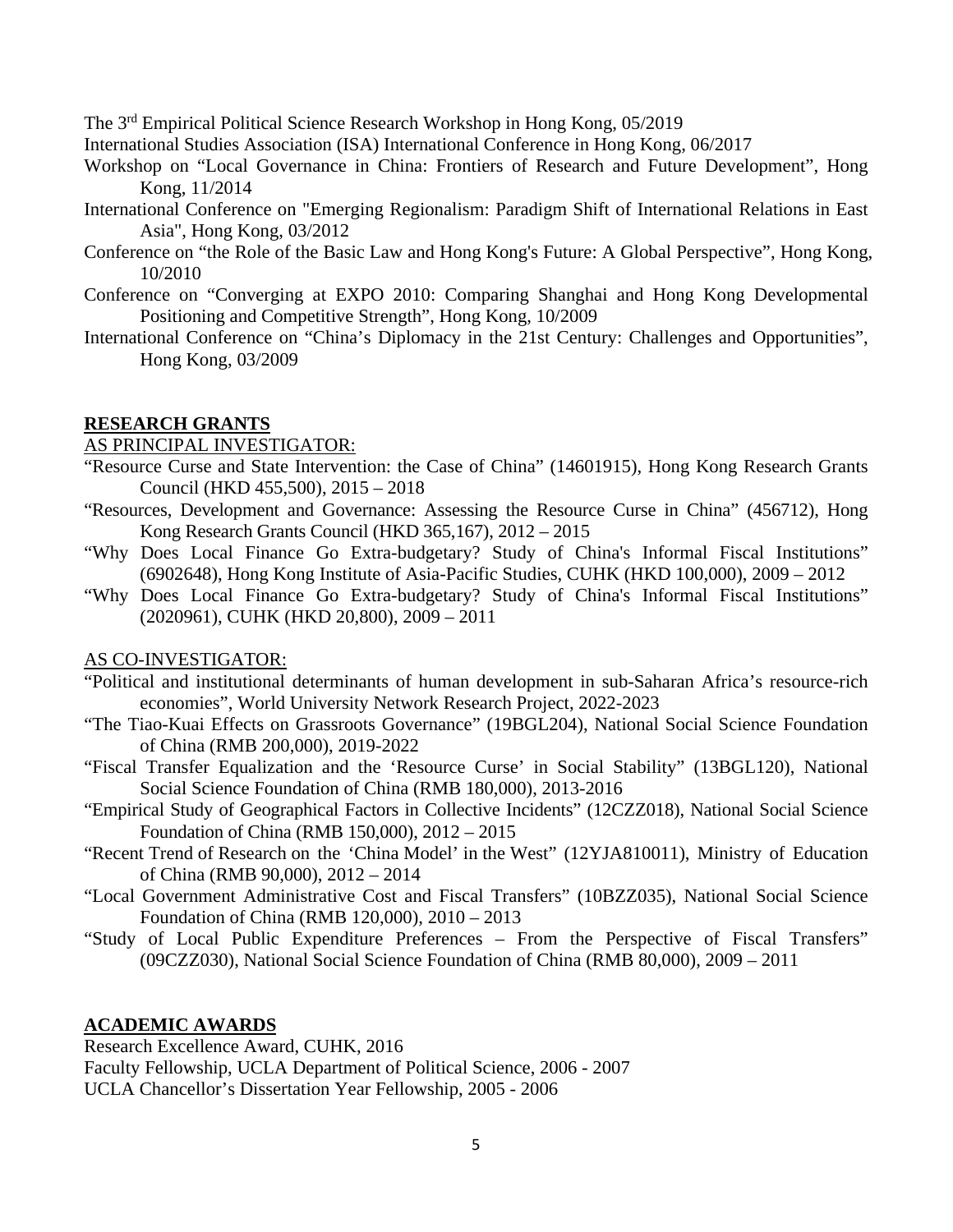Graduate Fellowship, UCLA Department of Political Science, 2000 - 2004 Scholarships, Foreign Affairs College of China, 1996 - 1999

#### **ACADEMIC SERVICES**

External reviewer of GRF/ECS proposals, Lingnan University, 2021

- Reviewer, Public Policy Research Funding Scheme, Policy Innovation and Co-ordination Office of the HKSAR Government, 2020-2021
- Reviewer, University of Macau Multi-year Research Grant, 2018
- Reviewer, Hong Kong Political Science Association Best MPhil Thesis Award, 2018
- Reviewer, Public Policy Research Funding Scheme, Central Policy Unit of the HKSAR Government, 2017
- Reviewer, Dean's Research Excellence Award, Education University of Hong Kong, 2016
- Reviewer, South China Research Grant, Hong Kong Institute of Asia-Pacific Studies, CUHK, 2014 present
- Reviewer, European Commission Work Programme7: Socio-economic Sciences and Humanities Collaborative Research Fund, 2010
- Reviewer for academic journals: *American Political Science Review, American Journal of Political Science, Asia and the Pacific Policy Studies, Asian Journal of Political Science, the China Journal, China Review, China: An International Journal, Chinese Economy, Chinese Sociological Review, Clean Technology and Environmental Policy, Contemporary Economics, Environment and Development Economics, Environmental Science, Extractive Industries & Society, Governance, International Relations of the Asia-Pacific, International Review of the Asia Pacific, Issues & Studies, Journal of Chinese Governance, Journal of Chinese Political Science, Journal of Contemporary African Studies, Journal of Contemporary China, Problems of Post-Communism, Public Administration & Policy, Publius: the Journal of Federalism, Regulation & Governance, Sage Open, Studies in Comparative International Development, World Politics,* 公共行政评论 *(Journal of Public Administration),* 经济社会体制比较 *(Comparative Economic and Social Systems),*中國大陸研究季刊 *(Mainland China Studies)*
- Media interviews: BBC Brasil, Bloomberg, Channel News Asia (Singapore), El Mercurio Chile, *Global Post, the Guardian, Hong Kong Economic Journal,* Initium Media, *Kommersant Press* (Russia), NBC News, National Public Radio, *Our Time* (UK)*, Politika* (Serbia), Reuters*, South China Morning Post, Southern Weekend*

# **OTHER PROFESSIONAL SERVICES**

- Program Director, MSSc in Government and Politics (Greater China), Department of Government and Public Administration, CUHK, 2019 – present
- Member, Department Academic Personnel Committee, Department of Government and Public Administration, CUHK, 2015 – 2017, 2019 – present
- Member, Task Force for Interdisciplinary Programme Review, Faculty of Social Science, CUHK, 2021 – present
- Member, Staff-Student College Life Promotion Committee of Shaw College, CUHK 2020-present.
- Independent Accreditation Panel member, BSS-PPE Programme, Department of Social Science, Hang Seng University of Hong Kong, 2019 – 2021
- Executive Committee member, Universities Service Centre for China Studies, CUHK, 2013 2018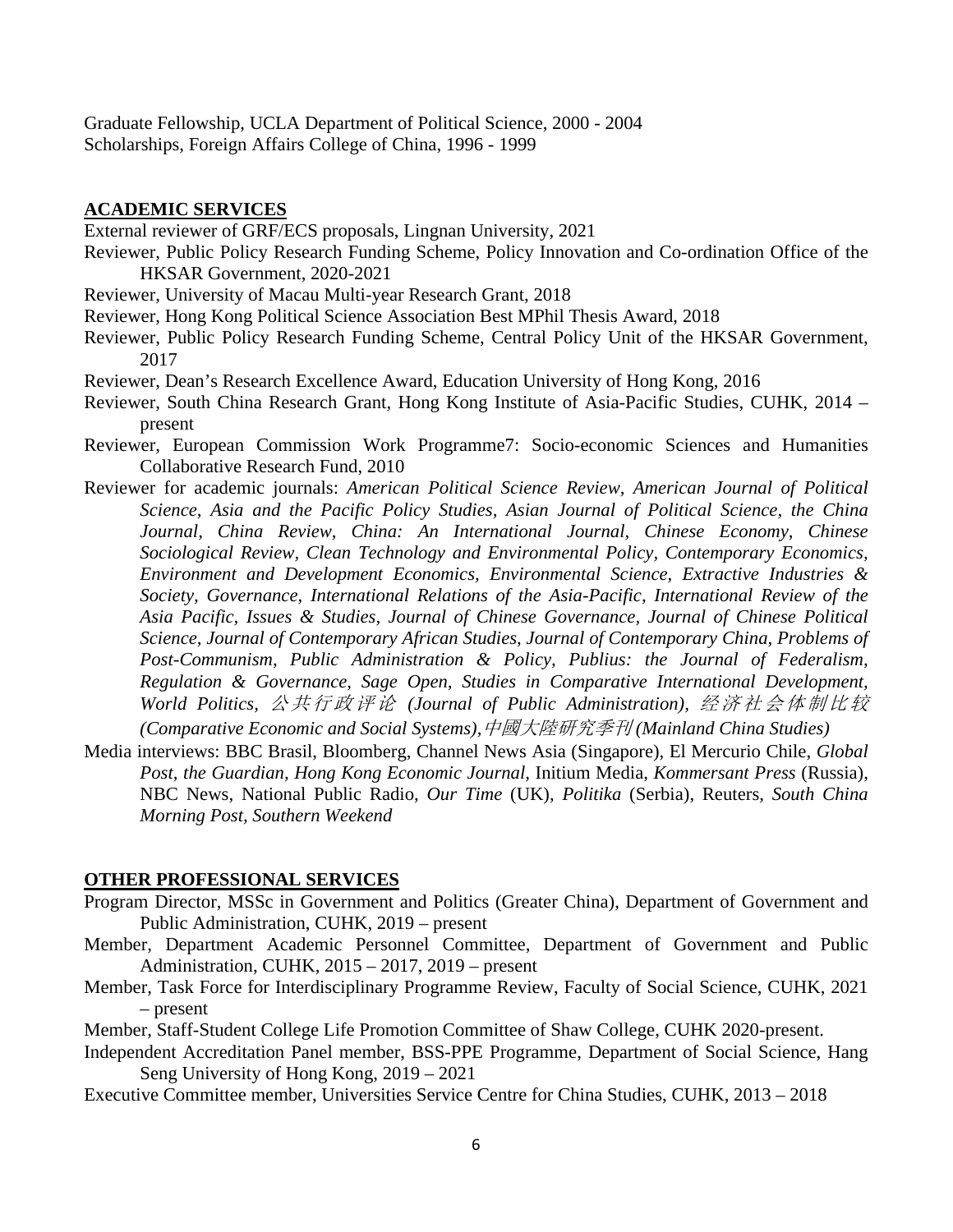Executive Committee member, South China Programme, Hong Kong Institute of Asia-Pacific Studies, CUHK,  $2014$  – present

Chair, Department of Government and Public Administration, CUHK, 2016 – 2017

Management committee member, MSSc in Public Policy, Department of Government and Public Administration, CUHK, 2016 – 2017

Head of Graduate Division, Department of Government and Public Administration, CUHK, 2013 – 2016

Executive Committee member, Department of Government and Public Administration, CUHK, 2013 – 2016

Member, Task Force of Taught Postgraduate Program Reviews, Faculty of Social Science, CUHK, 2015 – 2016

Program reviewer, Hang Seng Management College, 2015

Acting Director, MSSc in Government and Politics (Greater China), Department of Government and Public Administration, CUHK, August – December 2014

Admission Panel member, MSSc in Global Political Economy, Faculty of Social Science, CUHK, 2009  $-2012$ 

Coordinator, 2012 CUHK-Brown Summer Institute, 2011 – 2012

Director, International Relations Research Programme, Hong Kong Institute of Asia-Pacific Studies, CUHK, 2009 – 2011

# **COURSES TAUGHT**

China and the World

Chinese Foreign Policy

Graduate Thesis Seminar (Postgraduate level)

Greater China and the World (Postgraduate level)

Institution and Reform of China (Postgraduate level)

International Political Economy

Introductory Game Theory

Political Economy of Post-Communist Reform

Political Research Methodology

Quantitative Methods of Political Research (Postgraduate level)

The Role of Greater China in Global Political Economy (Postgraduate level)

# **GRUADUATE SUPERVISION**

AS SUPERVISOR:

- 16 PhD: DUAN Haiyan, ZHUANG Yuyi, ZENG Yu, LIANG Hongyi, Mattias OTTERVIK, ZHONG Pei, CAI Qihai, ZHOU Haoyue, SONG Zheren, LI Jun, Mohid IFTIKHAR (co-supervisor), ZHENG Xiaoyu, BIAN Dongdong, CHEN Dakeng, TANG Yueyu, ZHANG Wenya
- 6 MPhil: DUAN Haiyan, CHEUNG Hin Wah, LEE Kin Chung, QIN Shuang, ZHOU Haoyue, ZHUANG Dongjie

# AS COMMITTEE CHAIR/MEMBER:

34 PhD: ZHANG Nandiyang, OU Shujun, DENG Yanhua, Tim SUMMERS, HAN Jia, LI Zhen, WEI Yingjie, WANG Fang, LV Shupeng, Alexander KOROLEV, ZHUANG Wenjia, PENG Minggang, HU Peng, CHEN Chuanmin (Chair), YUEN Hau Yin (Chair), YANG Chenbo